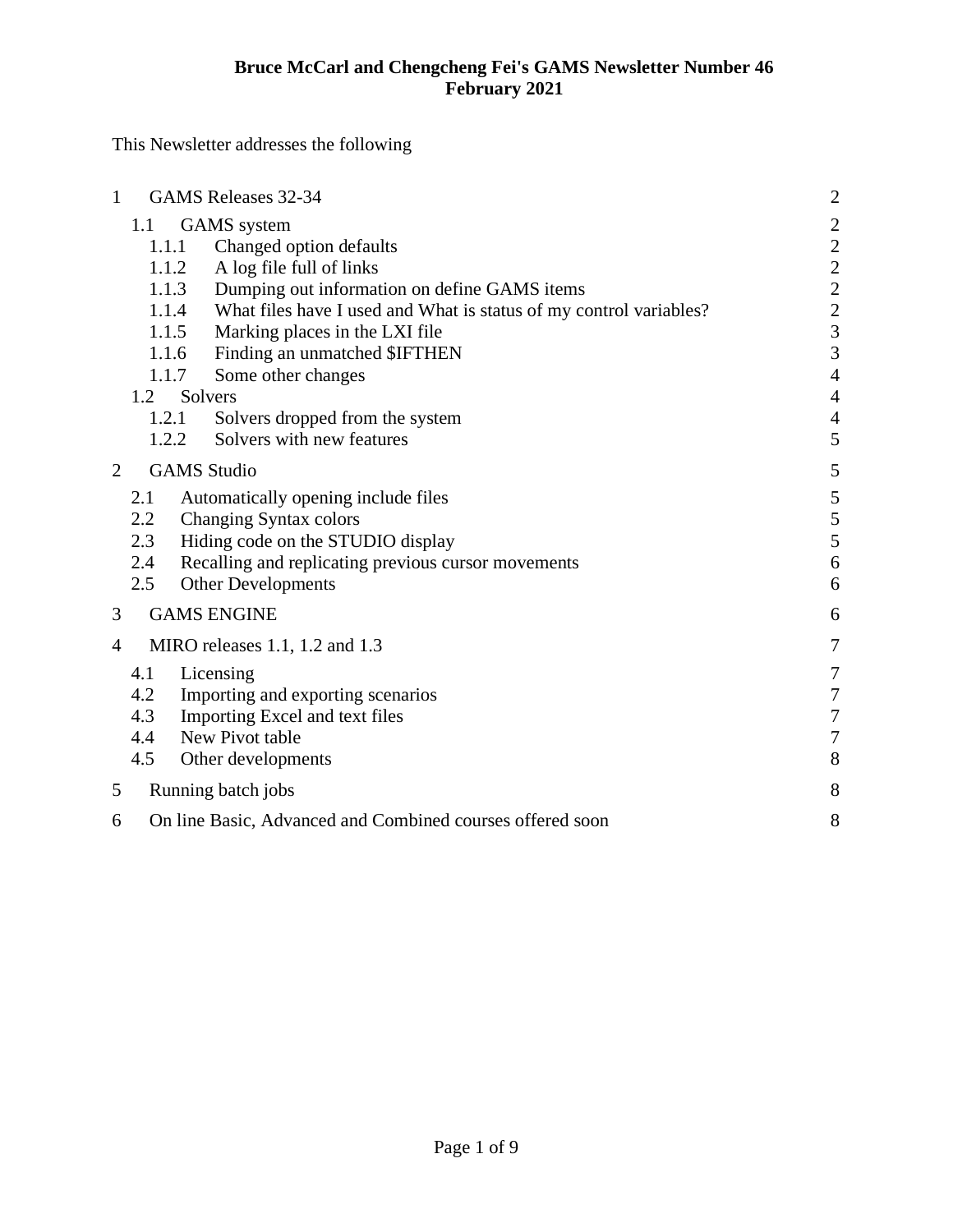# <span id="page-1-0"></span>1 GAMS Releases 32-34

Since the last newsletter we have new releases 32, 33 and 34 with release notes being at [https://www.gams.com/latest/docs/RN\\_MAIN.html.](https://www.gams.com/latest/docs/RN_MAIN.html) When we peruse these notes things that strike of broad interest are:

#### <span id="page-1-1"></span>1.1 GAMS system

#### <span id="page-1-2"></span>1.1.1 Changed option defaults

GAMS has changed the default values for a number of options. Changes include new values for:

- *logOption* which now defaults to standard output (3),
- *errMsg* (1) which causes error messages to be included in the LST file where they arise,
- The *PS* and *PW* page attributes were made much larger,
- *OPTCR* the integer programming solution tolerance is now a lot smaller (0.0001as opposed to 0.1),
- The *resLim* and *iterLim* time and iteration limits that are now bigger.

One can revert back to the older option settings by replacing gamsconfig.yaml with the file *gams31config.yaml* (which is in the GAMS system directory).

#### <span id="page-1-3"></span>1.1.2 A log file full of links

Links are now placed in the log file that address source locations and give you the ability to link to include files and the place where they are included of which my model has perhaps thousands of includes and I see a forest of blue links in the IDE. As of now I am afraid that I don't think this is well implemented. My whole log file is now almost entirely colored links. This compromises the ability to visually identify: a) places in the LST file to navigate to (although the LXI file also does this); and b) program created GDX and PUT files that one could automatically open. I believe that the intent of the added links is to allow navigation to slow statements, included files and perhaps the location of execution errors. But as of now way too many links are present. I hope GAMS rethinks it.

<span id="page-1-4"></span>1.1.3 Dumping out information on define GAMS items

A more user-oriented version (*dmpUserSym*) of the old option *DMPSYM* has been added that lists the parameters, sets etc. defined in a GAMS program, their dimensionality and size. In my view this needs a little more work as it is oddly formatted, does not do a good job of organizing the list (could be alphabetical) and contains the mysterious, probably non-informative items (DIM-OK , ACCESS, SPECVAL, EXTERN, TABLE, DOMAIN, and LAGLEAD).

<span id="page-1-5"></span>1.1.4 What files have I used and What is status of my control variables?

When I am working with what I call conditional compile I often want some information on the control variables. This involves using commands like *\$setGlobal* to establish control variables then later, *\$if, \$endIf* etc to test their values. (For an explanation see the McCarl guide chapter on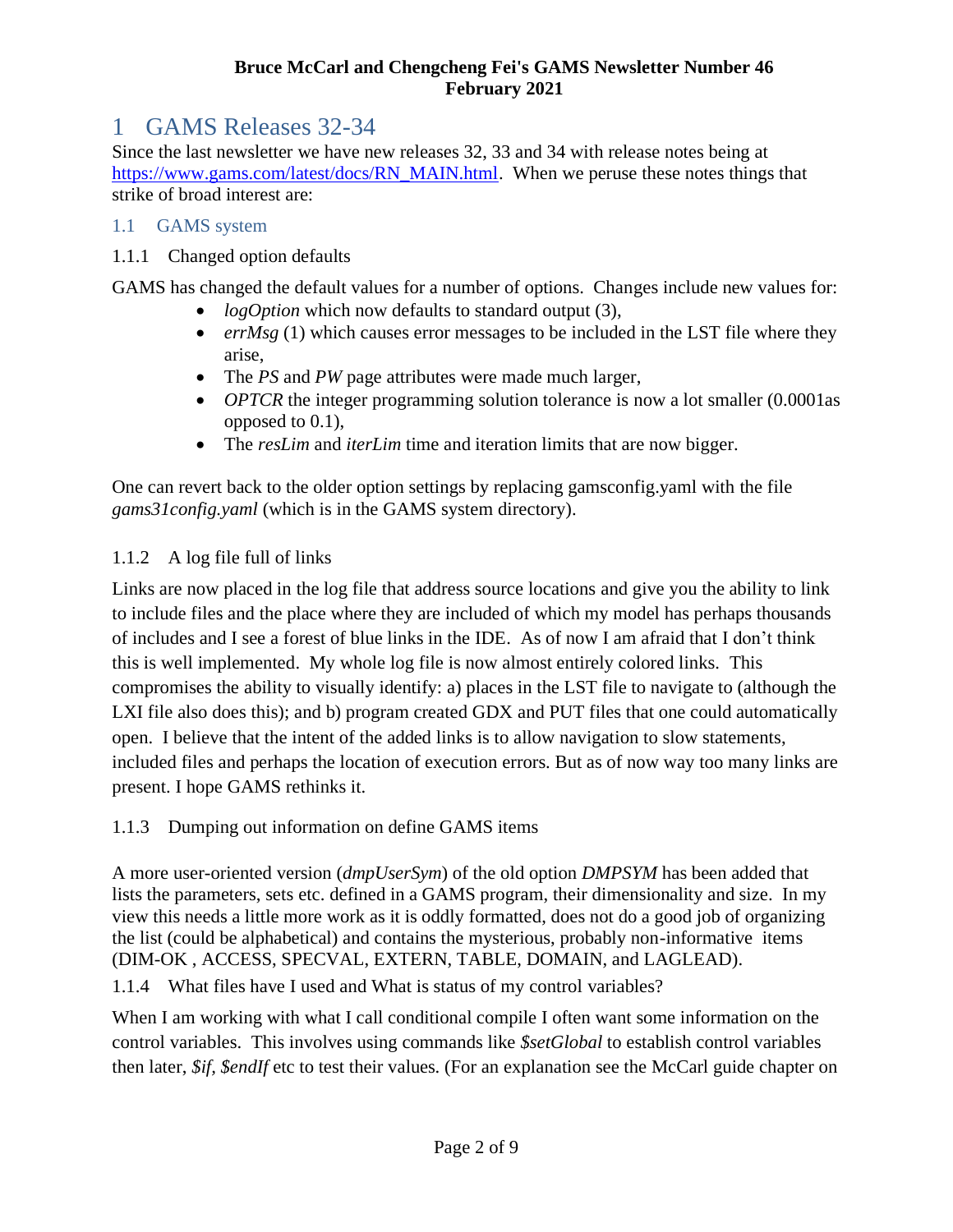conditional compile). This used to require using *\$show* which gave you a lot more than a list of control variables including an unreadable list of your macros.

GAMS has now added *\$showfiles* which lists the files used in the program, *\$showMacros* that shows macros (and really needs some effort on formatting if it is to be of much use), and *\$showVariables* that shows the status and values of any used control variables in a much more concise listing (but one that needs alphabetization).

### <span id="page-2-0"></span>1.1.5 Marking places in the LXI file

The *LXI* navigation window now contains quoted text used in *display* statements and by clicking on that one can navigate to it in the *LST* file. As I am debugging GAMS programs I employ a lot of *display* statements. This often involves displaying something before and after a calculation to see where it is taking on unusual values. Then the *LXI* file contains multiple references to the same thing and I end up either marking it with a quoted element in the *Display* statements or searching the *LST* file for the line number of that *display* then going to that spot in the source code. Now the quoted elements are included in the display go into the *LXI* navigation window. So if I employ the command

## *Display* "*firstplace*", *xparam*;

Then the text "*firstplace*" will appear in the *LXI* navigation window making finding things a little easier. It might be nice if a right click on that or some other mouse action took you into the source file location where the *display* appears.

# <span id="page-2-1"></span>1.1.6 Finding an unmatched \$IFTHEN

In the conditional compile world you can use the command \$IFTHEN and this must be matched somewhere later in the code with a \$ENDIF. Sometimes you end up without a matching \$ENDIF and this causes an error. Now there is a **link to the place** in the source code identifying the statement that caused this. For example here is a log file excerpt

This is especially useful because the error message in the LOG and LST files point to the very bottom of your program saying in effect I cannot find the ENDIF. But you really needed to know which IFTHEN is unmatched and this started a search for that statement. But now the LOG file shows where that is which is quite helpful. I do think it would be nice if that message also appeared in the LST file and perhaps the message might appear just after the 674 error message in both LST and LXI.

<sup>---</sup> **\$ifthen from lst line 3168091 (line 13 in source file scenario\_loop.gms) has no matching \$endIf** --- scenario\_loop.gms(13) 875 Mb 1 Error

<sup>\*\*\*</sup> Error 674 in C:\gamsstuff\fasom\sourceandstudies2020forest\studies\climatechange-ag\scenario\_loop.gms Could not find \$elseif/else/endif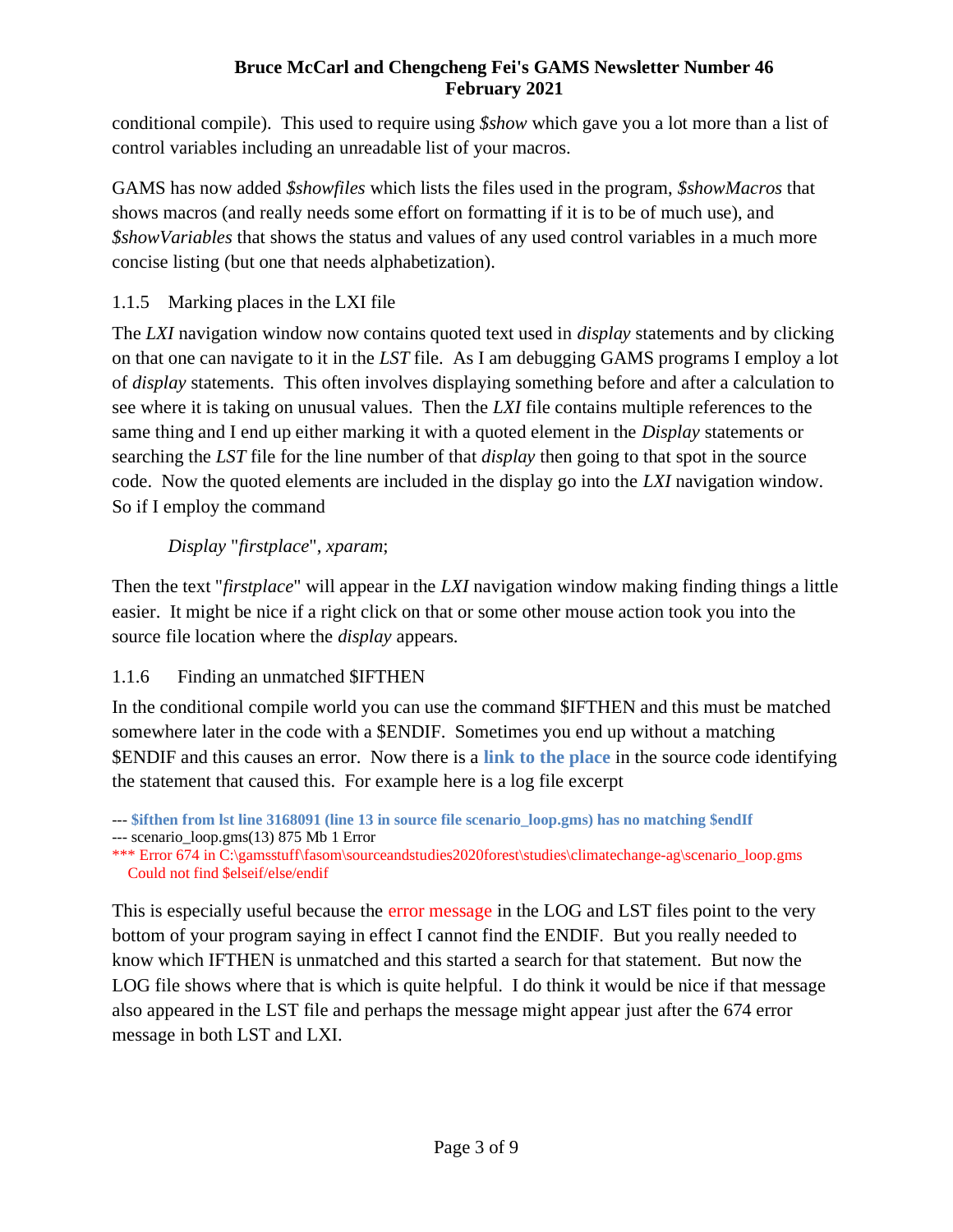#### <span id="page-3-0"></span>1.1.7 Some other changes

A wide variety of other thangs have been done including

- Extensions on the names of the *save* and *restart* files are now retained.
- Searches using *inputDir* now include GDX files loaded with \$gdxIn.
- The advanced basis/solution saving procedure (*option savePoint*) now has new settings that cause the resultant GDX file to be saved in the scratch directory.
- The *Embedded Code Facility* is now fully supported.
- Execution Speed was improved for some operations with out-of-order index positions. For more about the underlying issue see the discussion in the McCarl guide in the section on "Speed" or the in the user guide under "Finding the Causes for Slow Program Execution"
- GAMS has dropped support for Python 2 and now supports versions 3.6, 3.7, 3.8 and 3.9.
- A new experimental, beta code version has been developed that enables the use of GAMS in Jupyter notebooks through PYTHON. This is discussed in the document [How to use](https://www.gams.com/blog/2020/08/how-to-use-gams-in-jupyter-notebooks/)  [GAMS in Jupyter Notebooks.](https://www.gams.com/blog/2020/08/how-to-use-gams-in-jupyter-notebooks/)
- There is also a new *gams2numpy* API package that does bulk movement of data between GAMS and Python into numpy arrays and permits transfer into panda dataframes. For now this is not documented but is resident in new versions of GAMS in the apifiles subdirectory of the GAMS system and can be imported into embedded PYTHON code. There are GAMS examples at

[https://www.gams.com/34/docs/apis/examples\\_python/g2np\\_\\_example1\\_8py.html](https://www.gams.com/34/docs/apis/examples_python/g2np__example1_8py.html) and [https://www.gams.com/34/docs/apis/examples\\_python/g2np\\_\\_example2\\_8py.html](https://www.gams.com/34/docs/apis/examples_python/g2np__example2_8py.html)

• I also see mention of a couple of APIs under PYTHON that are *gamstransfer* which simplifies the work of reading and writing GDX files and *gams\_engine* that allows the creation of Python clients for [GAMS Engine.](https://www.gams.com/engine/) I do not believe there are write-ups for these but again they are resident in the apifiles subdirectory and can be imported into embedded PYTHON code. There are examples for gamstransfer at

[https://www.gams.com/34/docs/apis/examples\\_python/gt\\_\\_example1\\_8py.html](https://www.gams.com/34/docs/apis/examples_python/gt__example1_8py.html) [https://www.gams.com/34/docs/apis/examples\\_python/gt\\_\\_example2\\_8py.html](https://www.gams.com/34/docs/apis/examples_python/gt__example2_8py.html) and GAMS\_engine is used in [https://www.gams.com/engine/clients.html#custom-clients.](https://www.gams.com/engine/clients.html#custom-clients)

#### <span id="page-3-1"></span>1.2 Solvers

<span id="page-3-2"></span>1.2.1 Solvers dropped from the system

A number of solvers were or are about to be dropped. This includes AMPL, BDMLP, BENCH, COUENNE, LINGO, LS, MPECDUMP, and PYOMO. For those who wish to still access these solvers

- Paths to some of them through CONVERT.
- A PYTHON based alternative to LS is given in the Least Squares.gms example model within the GAMS Data Library.
- A statement that indicates that there are other faster free solvers than BDMLP.
- A way to reinstall COUENNE using a zip file available [here.](https://github.com/coin-or/GAMSlinks/releases) That zip file contains the solver libraries and a version of a gamsconfig.yaml that includes instructions to make the solver available within GAMS.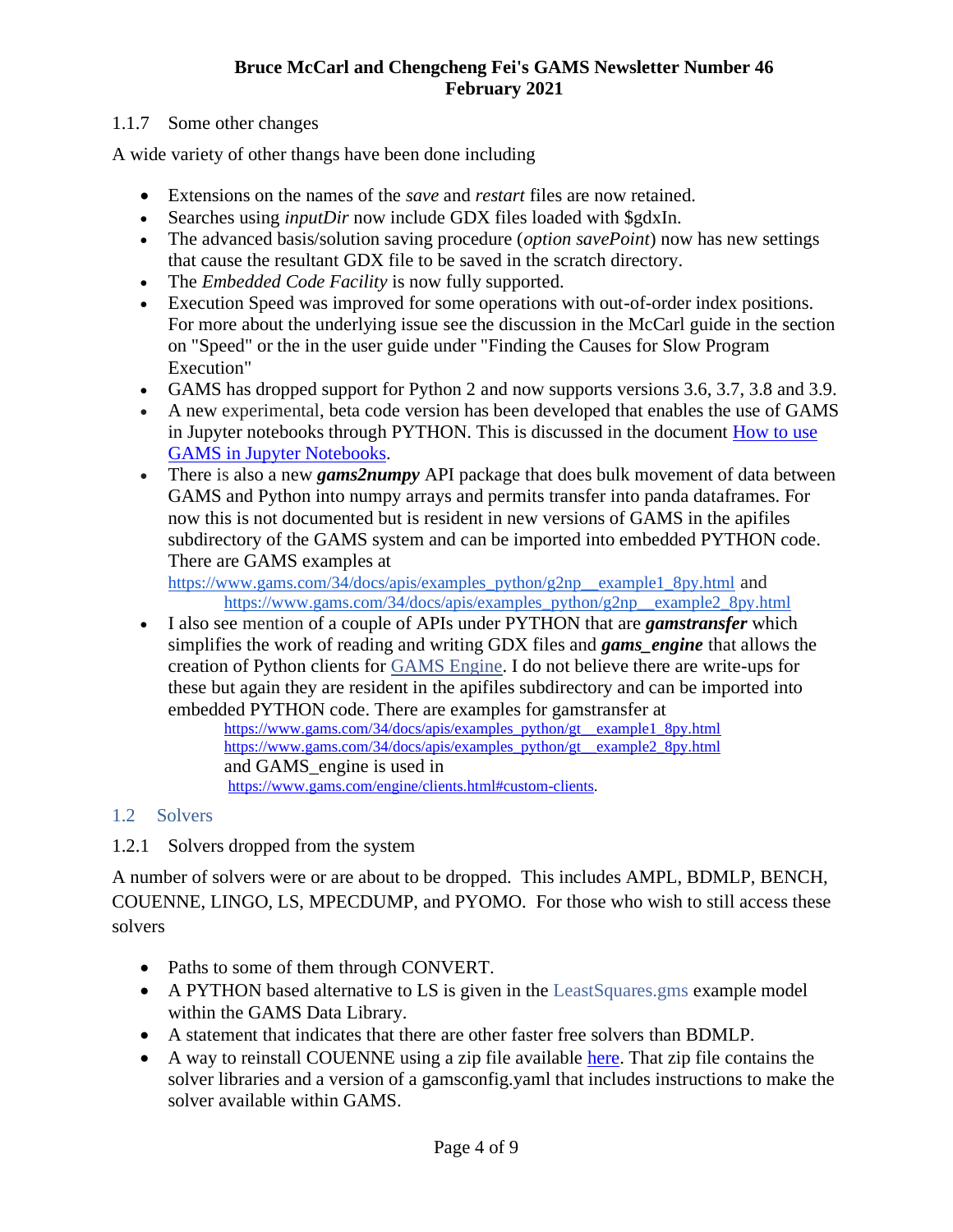- <span id="page-4-0"></span>1.2.2 Solvers with new features
	- Many solvers were updated and a few seem to have some new major features. To us the items worthy of mention are
		- KNITRO now has an improved MIP/MINLP branch-and-cut solver and enhancements to the presolver.
		- XPRESS now has new solvers: XPRESS SLP and XPRESS Knitro that solve nonlinear problems. The latter requires a GAMS/Knitro license in addition to an XPRESS license.
		- CONOPT has a number of new numerical precision features
		- CPLEX and CPLEXD have been merged and now have common features. Also changes were made in options for MIP, infeasibility (conflict or IIS) analysis and presolve. Beyond that GAMS has updated the CPLEX documentation to cover some options relevant to multi-objective optimization.
		- GUROBI has had improvements in MIP options, presolve and BIGM/feasibility relaxation features Remote access to GUROBI now involves the license file.
		- LINDO/LINDOGLOBAL added capabilities for detecting [irreducible infeasible](file:///C:/Users/mccarl/Downloads/S_LINDO.html%23LINDO_INFEASIBLE_UNBOUNDED)  [and unbounded sets.](file:///C:/Users/mccarl/Downloads/S_LINDO.html%23LINDO_INFEASIBLE_UNBOUNDED)
		- A number of the possible CONVERT output formats were eliminated

# <span id="page-4-1"></span>2 GAMS Studio

GAMS STUDIO has a number of new features the main ones of which are

## <span id="page-4-2"></span>2.1 Automatically opening include files

One can open files that are included in a program by moving the cursor on top of a file name addressed an include statement. Then can cause STUDIO to open that file by either using the F2 command or a Ctrl+ Click.

#### <span id="page-4-3"></span>2.2 Changing Syntax colors

• One can now manipulate STUDIO syntax coloring using File>Settings and the Colors tab. The first time you do it you have to click the Copy button to gain access. After that by clicking on the small square colored boxes allows you to choose new colors for many syntax categories. You can also employ bolding and italics.

## <span id="page-4-4"></span>2.3 Hiding code on the STUDIO display

STUDIO now permits you to visually hide or collapse blocks of code from viewing on your screen using a feature called folding. In particular a block of code surrounded by a number of operators can be collapsed into a single line on the screen. Note

- o This does not change the contents on your code just what is displayed.
- o The operators that can surround the code include
	- Pairs of parentheses that span multiple lines
	- Sifthen to \$endif and
	- Dollar Control Options that come in pairs.
		- **\$Ontext and \$Offtext**
		- \$On/\$OffEmbeddedCode.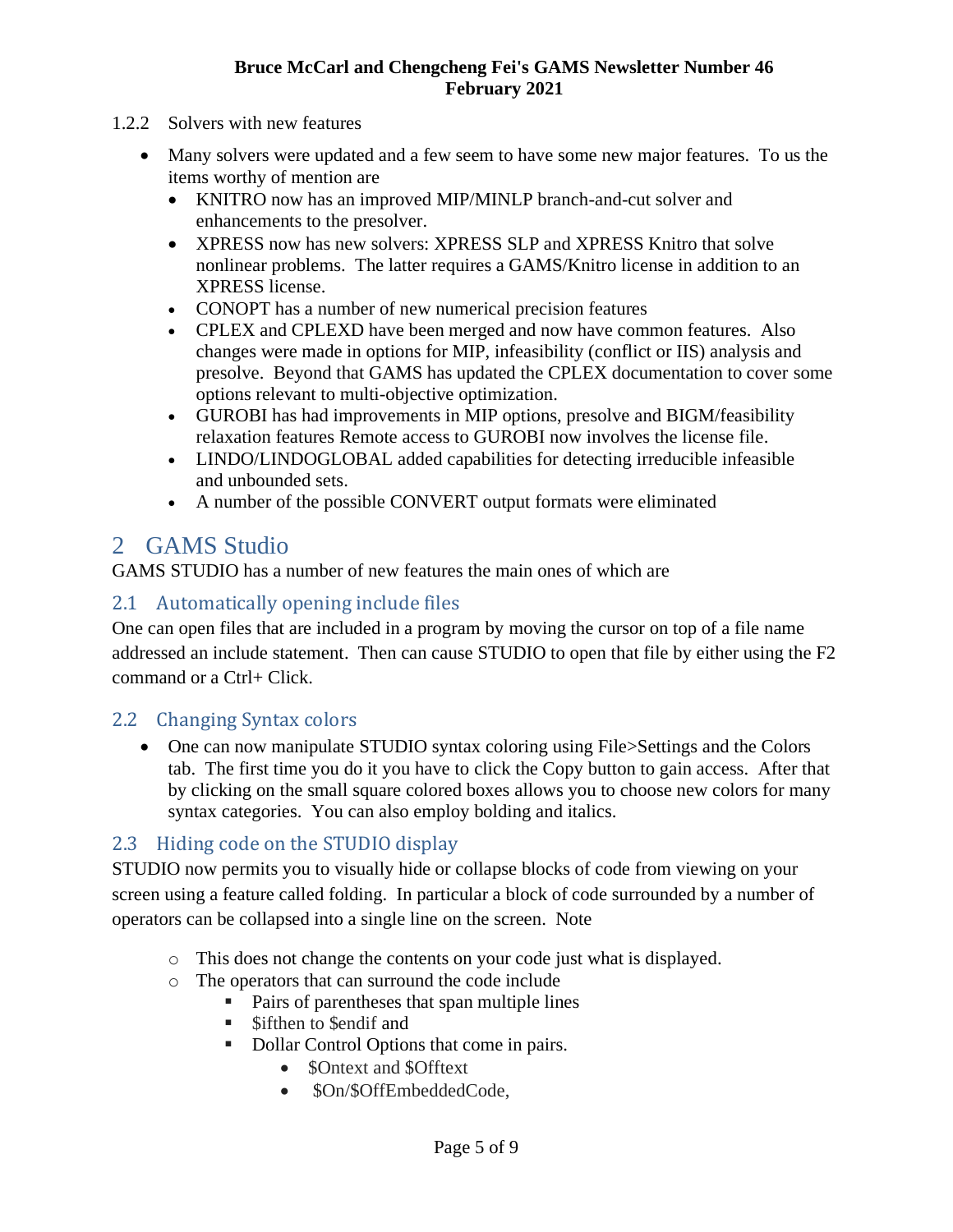- \$On/\$OffEcho,
- \$On/\$OffPut,
- \$On/\$OffExternalInput and
- \$On/\$OffExternaloutput,
- The new commands \$onFOLD and \$offFold.
- o When these operators surround lines of GAMS code this defines blocks that can be collapsed at the users discretion.
- o The block is collapsed by moving the mouse within it and typing Alt+L. Subsequently it can be expanded by using Alt+L when you cursor is on the collapsed line.
- o All such blocks in your code can be collapsed by using Alt+O and this is reversed using Shift+Alt+O. I actually wonder if this collapses too much given that it collapses material within matched parentheses.

A small example is perhaps useful. In the left screen shot just below there is a potentially collapsible block between the open and close parentheses used in the sum. Moving the cursor within that block to the word **"supply"** and hitting Alt-L folds the block of code so it appears as in the screen shot on the right.



The presence of collapsed code is designated by the small grey box as it appears just above and contains three dots.

# <span id="page-5-0"></span>2.4 Recalling and replicating previous cursor movements

Recent cursor movements can now be recalled and replicated. Hitting alt and the right or left arrow moves you backwards or forwards though the recent cursor movements. There are other variants on windows involving mouse buttons and Ctrl+[/] on Mac OS X.

## <span id="page-5-1"></span>2.5 Other Developments

- Models can be executed remotely on the NEOS servers via the menu GAMS -> Run NEOS.
- One can now print a number of file types by using the File print choice or Ctrl+P.
- GAMS has developed an API for linking with MATLAB. It allows: a) Exchange of input data and model results; b) Creation and running of GAMS models; c) Customizing GAMS options and d) Efficiently solving sequences of models. This is discussed in the document [A new object oriented MATLAB API.](https://www.gams.com/blog/2021/02/a-new-object-oriented-matlab-api/)

# <span id="page-5-2"></span>3 GAMS ENGINE

A first version of server software (GAMS Engine) was just released. It facilitates remote runs of GAMS on centralized computing resources whether on the premises or in the cloud. Engine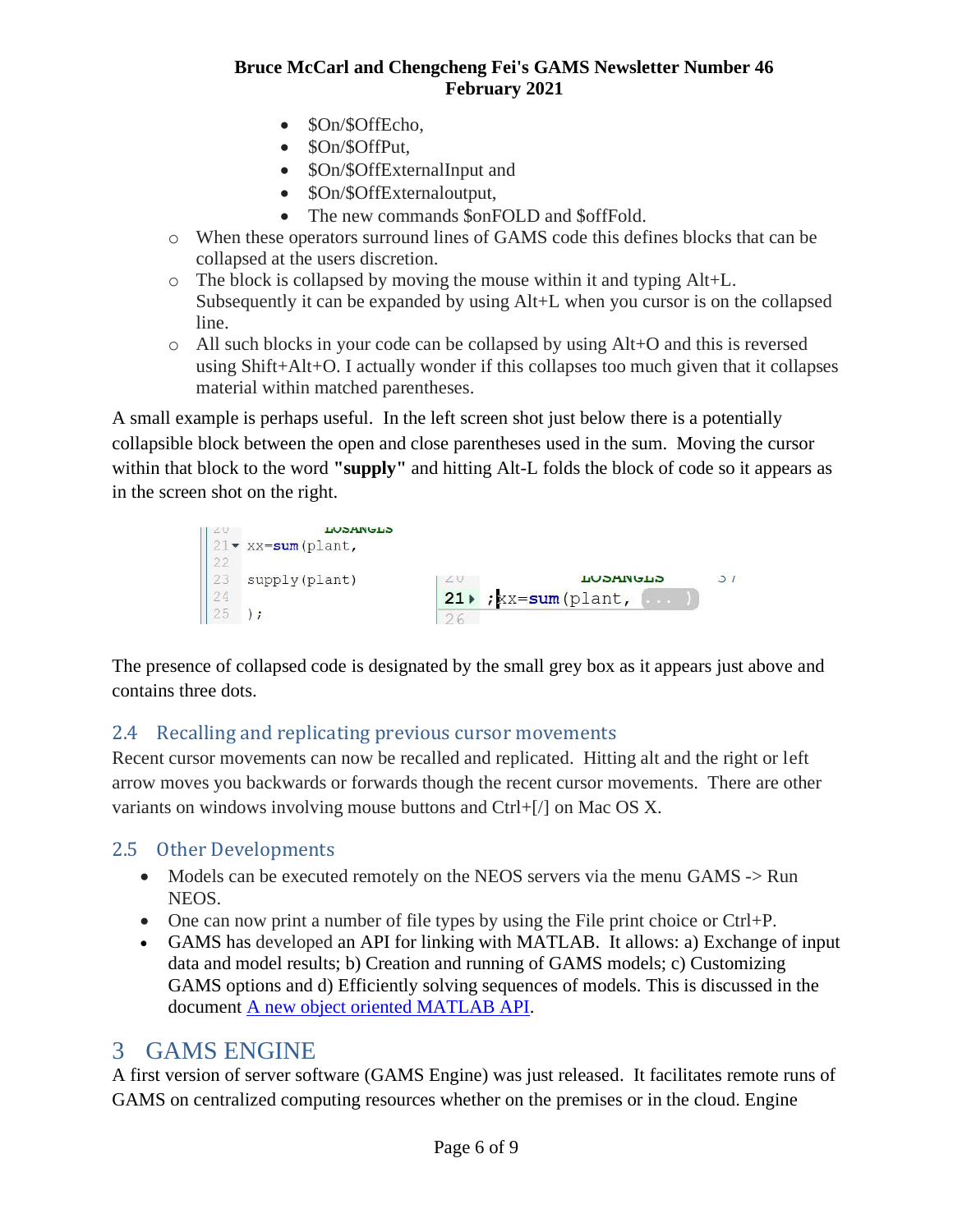installation provides a gateway service or "broker" for accepting jobs from GAMS Studio, MIRO Desktop, MIRO Server, or custom clients. A web interface is also provided that allows submitting Jobs and user administration. On the remote platform jobs are placed in a queue, and then are assigned to available processors. A short write-up on Engine is at [https://www.gams.com/sales/engine\\_facts/](https://www.gams.com/sales/engine_facts/) and a more complete description at [https://www.gams.com/engine/.](https://www.gams.com/engine/)

As mentioned above there is a Python API called gams*\_engine* that allows the creation of Python clients for linking to [GAMS Engine.](https://www.gams.com/engine/) I do not believe there is a write-ups on this but it is resident in the apifiles subdirectory and can be imported into embedded PYTHON code. There is an example at

[https://www.gams.com/engine/clients.html#custom-clients.](https://www.gams.com/engine/clients.html#custom-clients)

# <span id="page-6-0"></span>4 MIRO releases 1.1, 1.2 and 1.3

[MIRO](http://gams.com/miro) has had release of versions 1.1-1.3 since the last newsletter. Some comments on MIRO and the releases follow.

## <span id="page-6-1"></span>4.1 Licensing

Use with GAMS requires a GAMS licensed MIRO connector. The connector is free for academics, but commercial users have to pay for it.

# <span id="page-6-2"></span>4.2 Importing and exporting scenarios

MIRO can now import and export scenarios via MIROSCEN files. Those files contains all scenario metadata including views and attachments.

# <span id="page-6-3"></span>4.3 Importing Excel and text files

- One can now import Excel (xls/xlsx) files with an index sheet. The syntax of the index sheet is very similar to that used in GDXXRW. Read [here](https://www.gams.com/miro/start.html#excel-import-rules) for more details.
- Delimited text files that are imported or exported can use the delimiters ", tab ; |: ". MIRO tries to detect the delimiters automatically but resorts to manual selection if it cannot uniquely find the delimiters. It also contains a wizard that supports a user-defined mapping of column headings to symbol headings. See the discussion at [https://www.gams.com/miro/start.html#import-data.](https://www.gams.com/miro/start.html#import-data)

# <span id="page-6-4"></span>4.4 New Pivot table

A new form of pivot tables has been introduced and are documented in [https://www.gams.com/miro/charts.html#pivot-chart.](https://www.gams.com/miro/charts.html#pivot-chart) They now

- Allow you to filter, aggregate and pivot data.
- Support data visualization as charts (line chart, bar chart, etc.) or heatmaps.
- Permit slices, or views of data can be exported with charts transferring as a PNG file and data as a CSV file.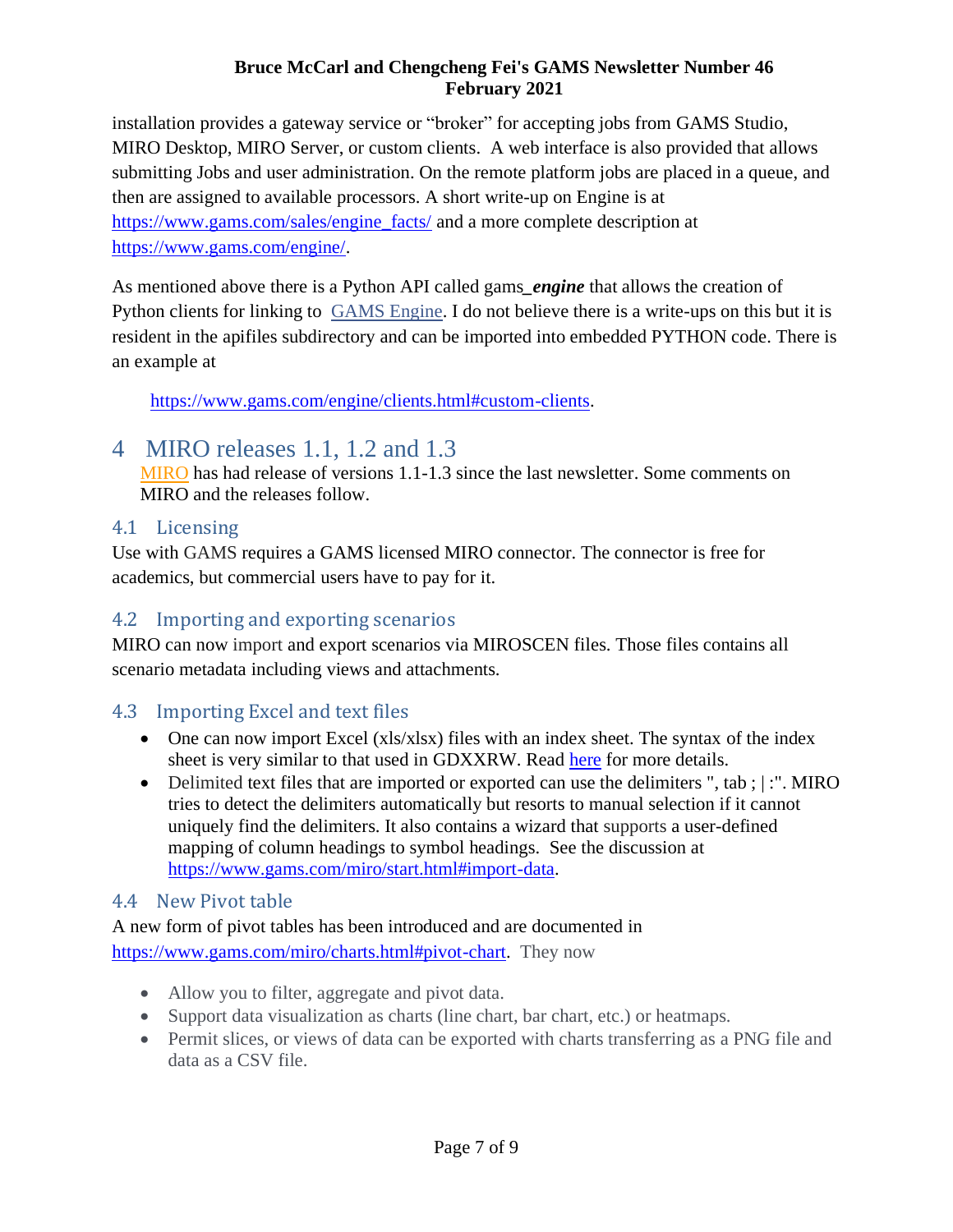- Allow naming and storage of "views" the current representation of the data and subsequent reloading through the scenario data. Then they can be accessed using the "Load view" button.
- When exporting spreadsheets includes an index sheet that reveals the layout of the exported data.
- Can now also be used for data input.
- One can hide columns in big data tables.
- Can handle large datasets  $(> 1$  million elements)

# <span id="page-7-0"></span>4.5 Other developments

- Tabs for output symbols can now be hidden.
- Added legend configuration options to time series diagrams.

# <span id="page-7-1"></span>5 Running batch jobs

I do a lot of running of batch jobs using commands like

\$set env ide=%gams.ide% lo=%gams.lo% execute 'gams aaa.gms %env% s=.\t\a1 rf=list pw=150 ps=0' execute 'gams model forthisstudy.gms %env% r=. $\frac{\tau}{a^2}$  s=. $\frac{\tau}{a^2}$  ' execute 'gams scenario loop.gms %env% r=. $\frac{\text{tr}\left(2 \text{ s} - \text{h}\right)}{2 \text{ s} - \text{h} \cdot \text{h} \cdot \text{h} \cdot \text{h} \cdot \text{h} \cdot \text{h} \cdot \text{h} \cdot \text{h} \cdot \text{h} \cdot \text{h} \cdot \text{h} \cdot \text{h} \cdot \text{h} \cdot \text{h} \cdot \text{h} \cdot \text{h} \cdot \text{h} \cdot \text{h} \cdot \text{h} \cdot \text{h} \cdot \text{h} \cdot \$ execute 'gams untitled\_2.gms %env% r=. $\frac{\text{tr} - \text{tr} - \text{tr}}{44'}$ 

as this runs it automatically closes the LST files for aaa, model\_forthisstudy etc that you might have open in the IDE or STUDIO. Then I have to go in and manually locate them to see the results. But one of the GAMS staff informed me that I could use the

# put\_utility 'click' / 'filename ';

command to put links to the LST files in the LOG file for this run. So now I run

set env ide=%gams.ide% lo=%gams.lo% execute 'gams aaa.gms %env% s=.\t\a1 rf=list pw=150 ps=0' put\_utility 'click' / '%system.FP%aaa.lst' ; \$setglobal yeartouse 2020 execute 'gams model\_forthisstudy.gms %env% r=.\t\a1 s=.\t\a2 ' put\_utility 'click' / '%system.FP%model\_forthisstudy.lst' ; execute 'gams scenario loop.gms %env% r=. $\frac{\text{tr}}{2}$  s=. $\frac{\text{tr}}{2}$  s=. $\frac{\text{tr}}{2}$  s=. put\_utility 'click' / '%system.FP%scenario\_loop.gms.lst' ; execute 'gams untitled\_2.gms %env% r=. $\frac{\text{ln}6 \text{ p}}{44'}$ put\_utility 'click' / '%system.FP%untitled\_2.lst' ;

which gives me clickable links to my LST files for when I need to look into them. I like this.

# <span id="page-7-2"></span>6 On line Basic, Advanced and Combined courses offered soon

This year I will again be teaching my family of GAMS courses for basic and advanced users. These courses will be offered online in May. Dates, times and content are